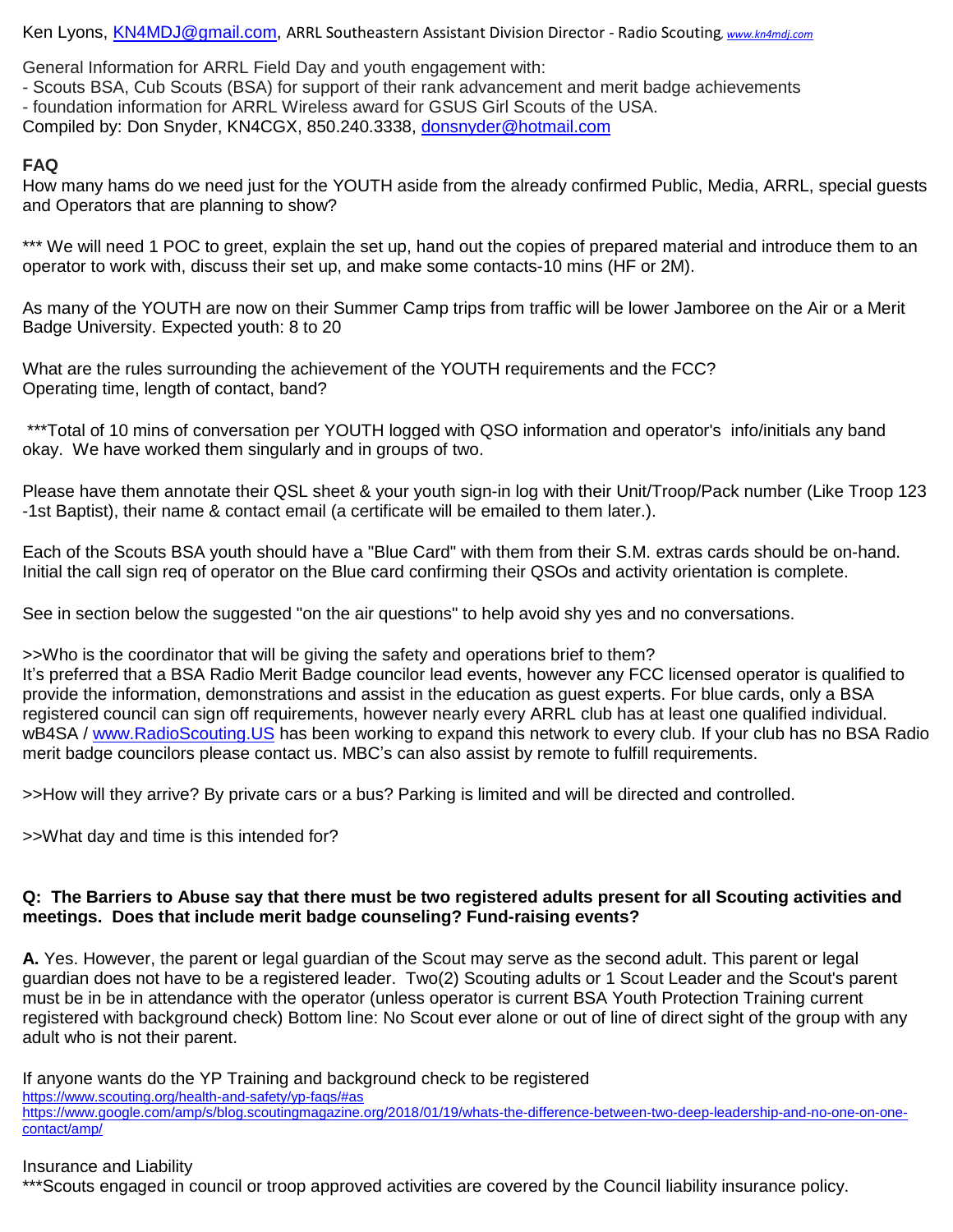Scouts BSA Radio Merit Badge Requirement focusing on Ham Radio for Field Day Activities

Useful Information

a. K2BSA Radio Scouting Website <https://k2bsa.net/radio-merit-badge/>

b. Radio Merit Badge Pamphlet <https://www.dropbox.com/s/wvgnwnfchugrhxl/radio%20merit%20badge%20pamphlet.pdf?dl=0>

c. QSL Card… (usually customized for each event or use your local club QSL card)

d. Radio Merit Badge Online Study Guide <https://www.dropbox.com/s/7niwmf6aci15dgq/radio%20merit%20badge%202018%20study%20guide.pdf?dl=0>

e. BLANK QSL Log Sheet for QSOs <http://www.ve6kq.com/log.pdf>

f. Teaching the Radio Merit Badge <https://www.dropbox.com/s/q7p0avu0mv38tca/teaching-radio-merit-badge.pdf?dl=0>

g. Scouting abuse prevention 2 Deep leadership policy. <https://www.scouting.org/health-and-safety/gss/gss01/#a>

## **Field Day Opportunity**

A. The Clubs and Scouts should be focusing at field days with Merit Badge Reqts 1, 4, 5c, 6, 7 and 9. We will cover the rest in depth during the upcoming MB classes and/or during Jamboree-On-The-Air this fall.

Logging Operational QSOs are most important. Can be on HF, 2M/70cm, any band. Clubs advised to have 2M teams or repeater to provide QSO back up. (MB objective 7 and 9 most important)

Scout should have a merit badge "Blue Card" signed by their Scoutmaster for "Credit" for field day activities toward the Radio, Electricity or Electronics or Emergency Preparedness merit badges

Sample questions for talking to Scouts on the air to prompt more than yes no discussions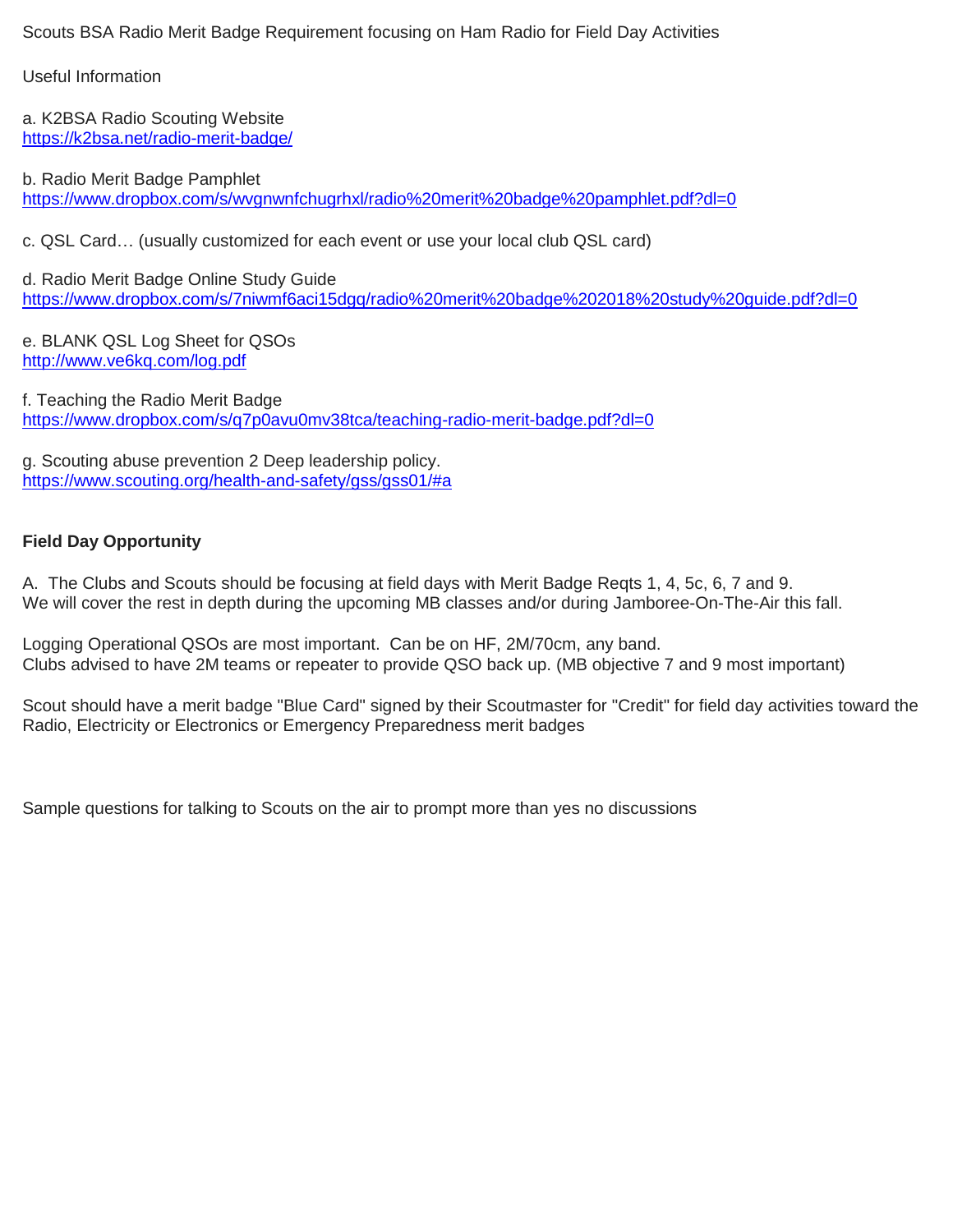MB Requirements From Radio Merit Badge workbook: See 4, 5 b and c, 7 and 9.

1. Explain what radio is. Then discuss the following: (a) The differences between broadcast radio and hobby radio (b) The differences between broadcasting and two-way communications (c) Radio station call signs and how they are used in broadcast radio and amateur radio (d) The phonetic alphabet and how it is used to communicate clearly

2. Do the following: (a) Sketch a diagram showing how radio waves travel locally and around the world. (b) Explain how the radio stations WWV and WWVH can be used to help determine what you can expect to hear when you listen to a shortwave radio. (c) Explain the difference between a distant (DX) and a local station. (d) Discuss what the Federal Communications Commission (FCC) does and how it is different from the International Telecommunication Union.

3. Do the following: (a) Draw a chart of the electromagnetic spectrum covering 300 kilohertz (kHz) to 3,000 megahertz (MHz). (b) Label the MF, HF, VHF, UHF, and microwave portions of the spectrum on your diagram. (c) Locate on your chart at least eight radio services, such as AM and FM commercial broadcast, citizens band (CB), television, amateur radio (at least four amateur radio bands), and public service (police and fire).

4. Explain how radio waves carry information. Include in your explanation: transceiver, transmitter, receiver, amplifier, and antenna.

5. Do the following: (a) Explain the differences between a block diagram and a schematic diagram. (b) Draw a block diagram for a radio station that includes a transceiver, amplifier, microphone, antenna, and feed line. (c) Discuss how information is sent when using amplitude modulation (AM), frequency modulation (FM), continuous wave (CW) Morse Code transmission, single sideband (SSB) transmission, and digital transmission.

(d) Explain how NOAA Weather Radio (NWR) can alert you to danger. (e) Explain how cellular telephones work. Identify their benefits and limitations in an emergency.

6. Explain the safety precautions for working with radio gear, including the concept of grounding for direct current circuits, power outlets, and antenna systems.

7. Visit a radio installation (an amateur radio station, broadcast station, or public service communications center, for example) approved in advance by your counselor. Discuss what types of equipment you saw in use, how it was used, what types of licenses are required to operate and maintain the equipment, and the purpose of the station.

8. Find out about three career opportunities in radio. Pick one and find out the education, training, and experience required for this profession. Discuss this with your counselor, and explain why this profession might interest you.

- 9. Do ONE of the following (a OR b OR c OR d):
- a) Amateur Radio

(1) Tell why the FCC has an amateur radio service. Describe activities that amateur radio operators can do on the air, once they have earned an amateur radio license.

(2) Explain differences between the Technician, General, and Extra Class license requirements and privileges. Explain who administers amateur radio exams.

(3) Explain at least five Q signals or amateur radio terms.

(4) Explain how you would make an emergency call on voice or Morse code.

(5) Explain the differences between handheld transceivers and home "base" transceivers. Explain the uses of mobile amateur radio transceivers and amateur radio repeaters.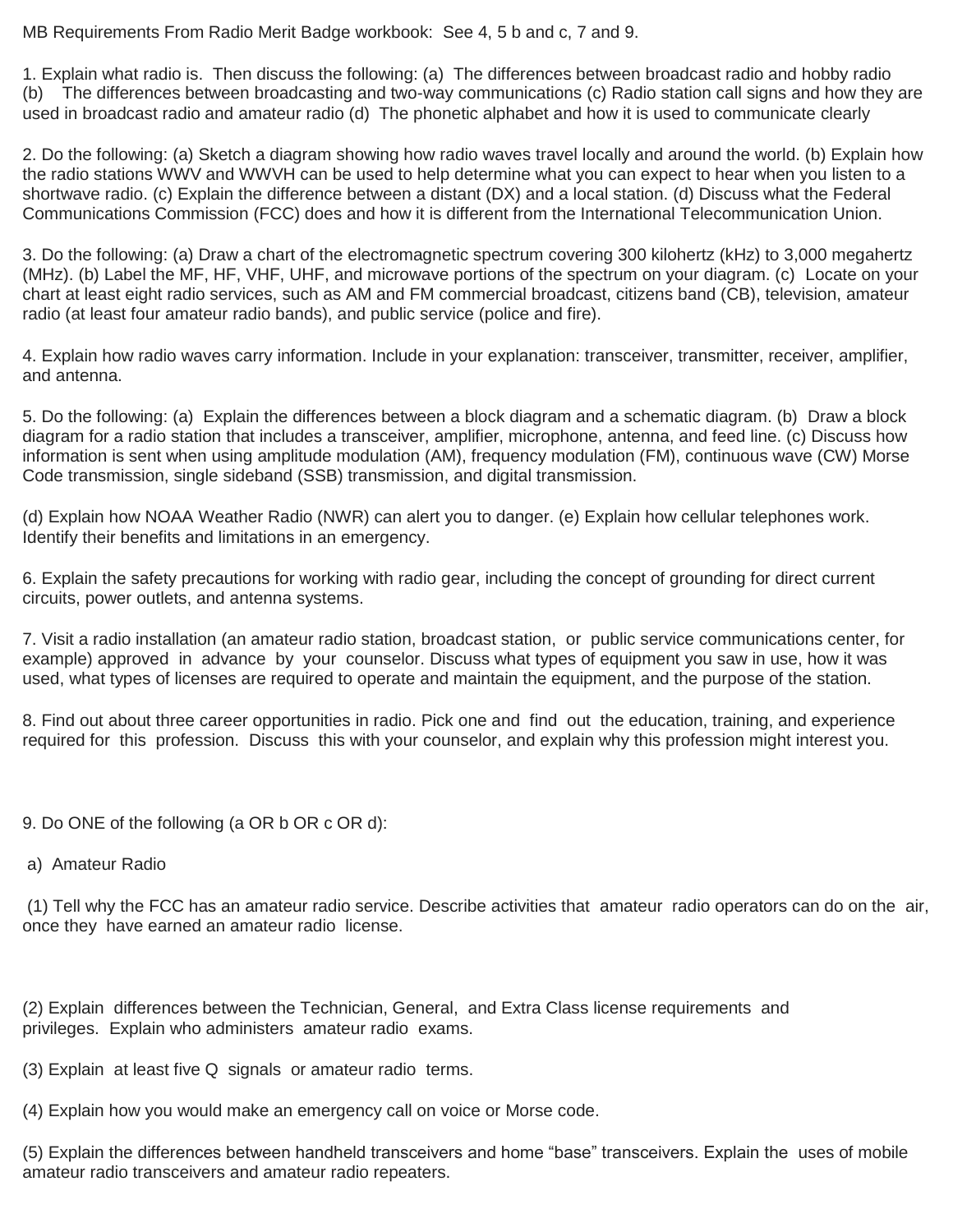(6) Using proper call signs, Q signals, and abbreviations, carry on a 10-minute real or simulated amateur radio contact using voice, Morse code, or digital mode. (Licensed amateur radio operators may substitute five QSL cards as evidence of contacts with five amateur radio operators.)

Properly log the real or simulated ham radio contact, and record the signal report.

### B. Sample questions to ask Scouts On the Air

### **On Air Questions to Ask Scouts**

Suggested questions to ask the youth on the air. Originally provided to support the World Scout Jamboree operation, but can be used to support any Radio Scouting event including Jamboree on the Air.

Note: The intent with this list is to ask questions that elicit responses that are more than a simple "yes/no" or simple one or two sentence response. The goal is to carry on a conversation that is both engaging and enlightening, which helps them to overcome any stigma they may have being "on-the-air", and at the same time enlighten them and possibly learn more about the hobby at the same time.

§ Where do you live, and what is your favorite thing about your hometown?

§ What are your favorite things to do when not in school, and why?

§ How long have you been in Scouting, and what rank are you now? What was the most memorable thing you have done in scouting, so far?

§ What are your favorite sports teams, and do you participate in any sports? What position do you play?

§ How long have you been in Scouting, and what is your favorite activity? Do you do any of that activity outside of Scouting and if so, why?

§ Do you have any pets? What kind? Do you take care of them, or do your parents? What was the most interesting thing your pet did (does)?

§ What things at the Jamboree/Event have you done so far? Do have a favorite yet, and if so what?

§ What is your favorite subject in school? Do you hope to go to university to further study that subject?

§ Do you have a subject in school you don't like? Why?

§ Have you ever talked with someone from another country? If so, from where and what was the most interesting you talked about?

§ Is this your first experience with Ham Radio, and why did you want to come to the station?

§ Was it curiosity, or something else? If not your first experience with Ham Radio, what interested in you to doing it again?

§ Did you know you are talking with someone over \_\_\_\_ kilometer/miles from where you are located? Do you have any idea how that can happen without the internet? Can you guess how?

§ Have you ever heard of Samuel Morse, or Marconi? Do you know what contributions they made to Ham Radio?

§ Have the operators at your location explained the antennas/radios to you? Can to tell me about them?

§ Has the operator explained to the Q codes ham radio operators use? Can you carry on a conversation using as many of those as possible? Let's try.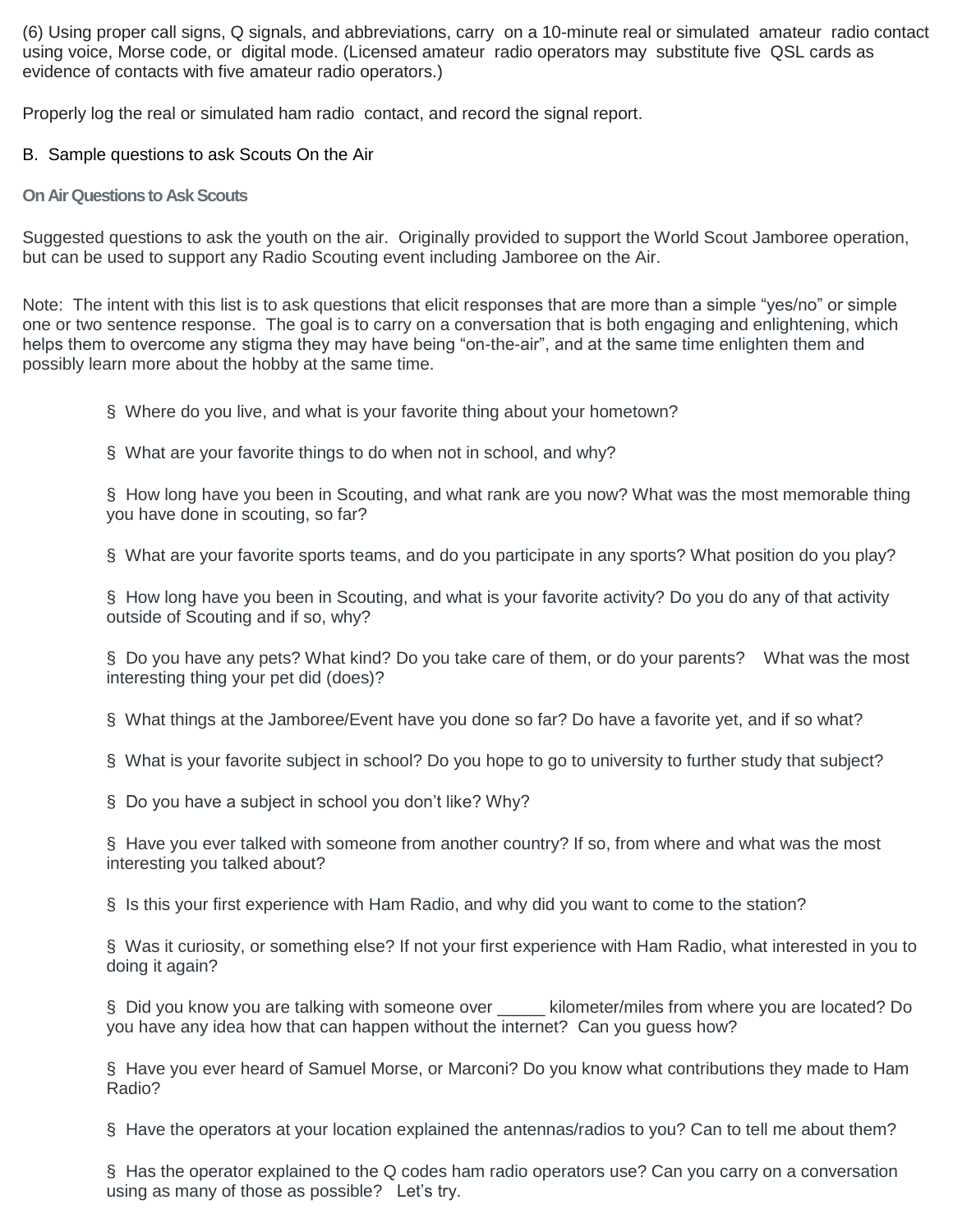- § What is the weather like at the Jamboree/Event?
- § What other activities/events have you participated in beside the Jamboree/Event? If so, which ones did you like the most/look forward to and why?
- § Have you met a lot of people from other countries and who was the most interesting?Why?
- § Do you know other languages beside your native one? If you know that language, talk with them in it.
- § What is the most interesting thing about your native country, and why?

§ Are there places in the US or other countries you have been fascinated with, and if you were given the choice, would you visit them again, and why?

### C.. Radio Merit Badge as related to Rank and Advancement

### **Radio Scouting Advancement Information**

The BSA National Radio Scouting Committee, led by Gary Wilson, K2GW, has examined the Cub Scout and Scouts BSA advancement requirements with a particular eye toward connecting, where possible, radio activities to help Scouts complete the requirements. You can well imagine that we have some bias in the matter. But here's what we've found, for your consideration in pulling together advancement activities for your Scouts.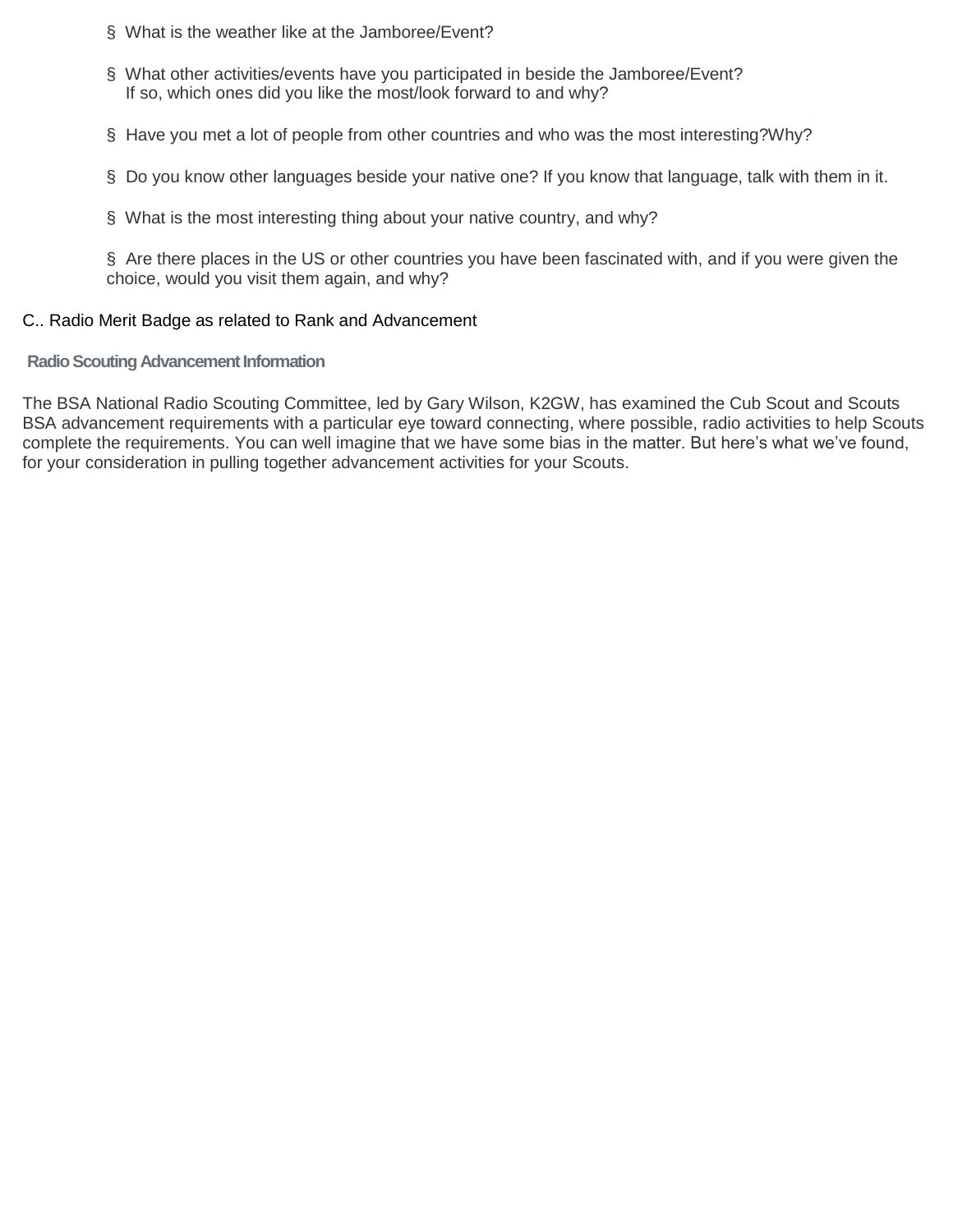### **Cub Scout Requirements Related to Radio**

**Tiger** - *Curiosity, Intrigue, and Magical Mysteries (Elective)*

4. Create a secret code.

5. With the other Scouts in your den or with your family, crack a code that you did not create. (Consider using Morse code for this)

**Wolf -** *Howling at the Moon (Required)* 1. Show you can communicate in at least two different ways. (Consider using radio or Morse code for this)

**Bear -** None found

**Webelos -** *Stronger Faster Higher (Required)*

6. Try a new sport you have never tried before. (Consider using Foxhunting for this)

## *Engineer (Elective)*

1. Pick one type of engineer. With the help of the Internet, your local library, or a local engineer you may know or locate, discover and record in your book three things that describe what that engineer does. (Be sure to have your Webelos den leader, parent, or guardian's permission to use the Internet.) Share your findings with your Webelos den.

2. Learn to follow engineering design principles by doing the following:a.

a. Examine a set of blueprints. Using these as a model, construct your own set of blueprints or plans to design a project.

b. Using the blueprints or plans from your own design, construct your project. Your project may be something useful or something fun.

c. Share your project with your Webelos den and your pack by displaying the project at a pack meeting.

3. Explore other fields of engineering and how they have helped form our past, present, and future

4. Pick and do two projects using the engineering skills you have learned. Share your projects with your den, and also exhibit them at a pack meeting.

(Consider using Electrical Engineering for this and building a simple code practice oscillator, crystal radio or other electronic device as a project)

# **Arrow of Light** - *Building A Better World (Required)*

10 d. Under the supervision of your parent, guardian, or den leader, connect with a Scout in another country during an event such as Jamboree on the Air or Jamboree on the Internet or by other means. Also, see the Webelos Engineer elective which can also be used for Arrow of Light.

# **Scouts BSA Requirements Related to Radio**

# **Aviation Merit Badge**

2 e. Explain the purposes and functions of the various instruments found in a typical single-engine aircraft: attitude